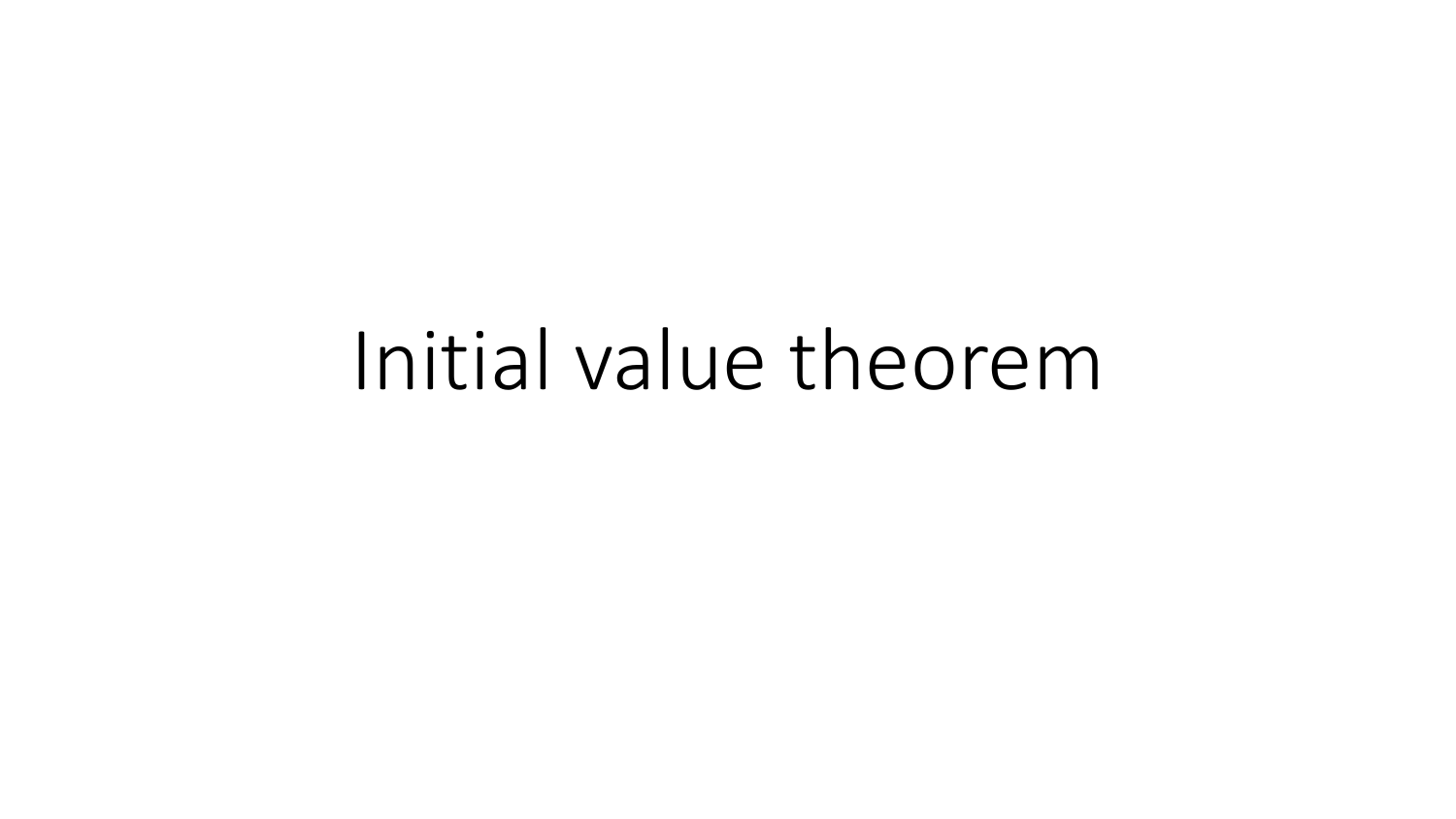- •In mathematical analysis, the initial value theorem is a theorem used to relate frequency domain expressions to the time domain behaviour as time approaches zero.
- Condition of existence of IVT:
	- The Laplace transform of x(t) is X(s) and If time t approaches to  $(0^+)$  then the function  $x(t)$  should exists.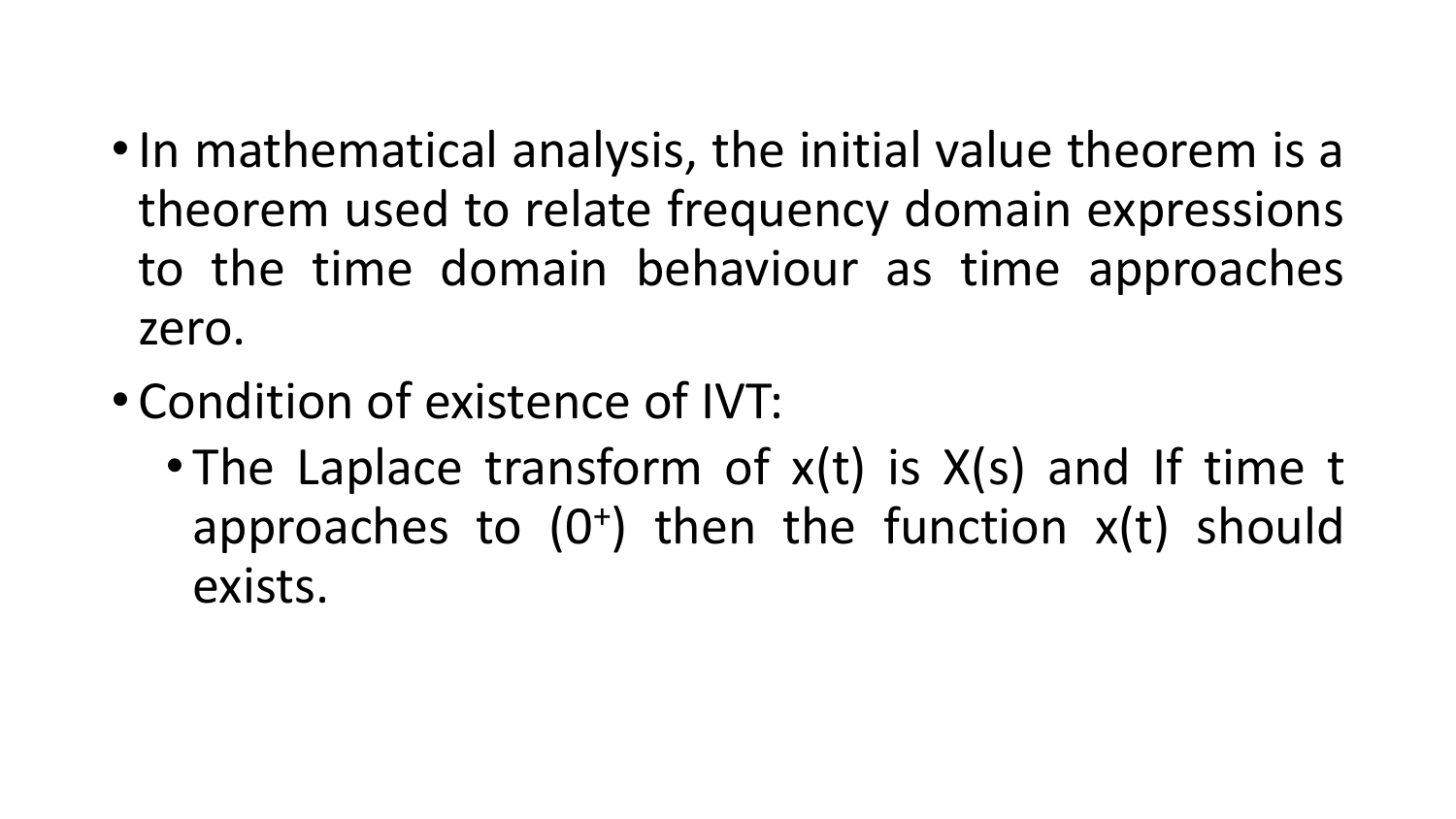· Mathematical expression of IVT

$$
x(t=0)=\lim_{s\to\infty} sF(s)
$$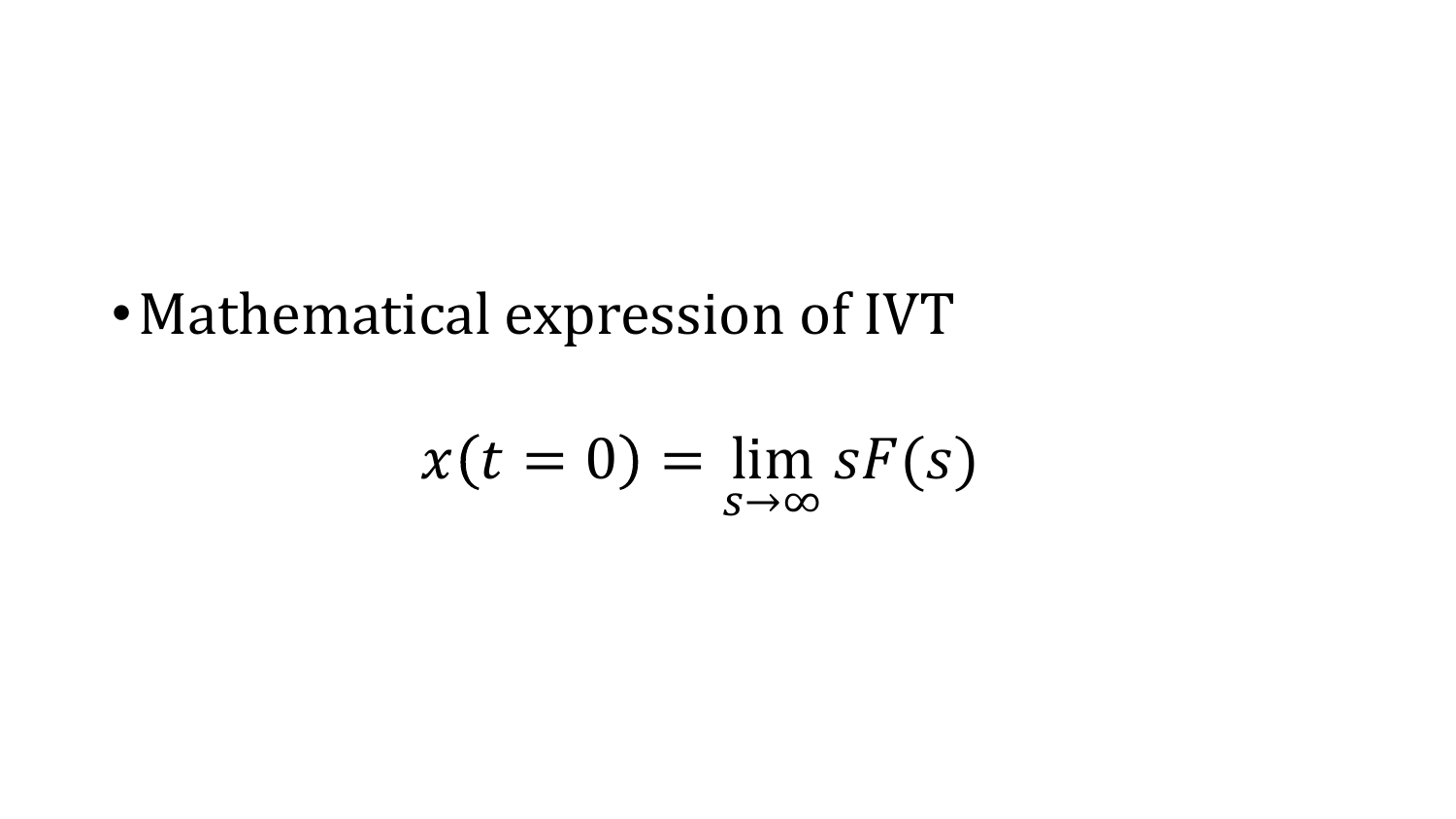#### Question

•Find the initial value of the following functions

$$
F(s) = \frac{(s+1)(9s+4)}{s(2s+3)(6s+7)}
$$

$$
f(t) = 3 + \delta(t)
$$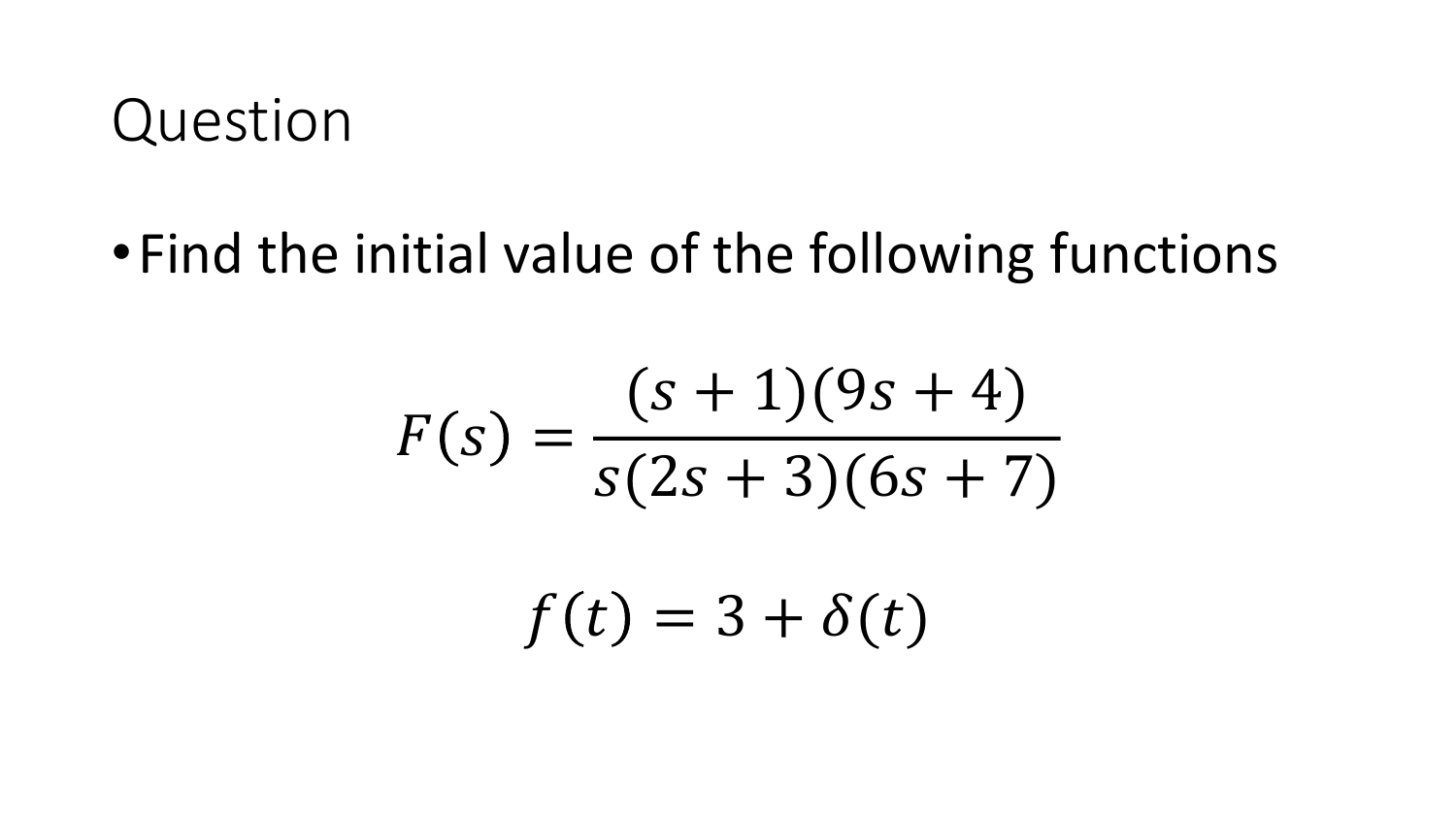# Solution

• 
$$
f(0) = \lim_{s \to \infty} sF(s) = \lim_{s \to \infty} s \times \frac{(s+1)(9s+4)}{s(2s+3)(6s+7)} = \frac{9}{12}
$$
  
\n• NOT POSSIBLE TP APPLY IVT (why??)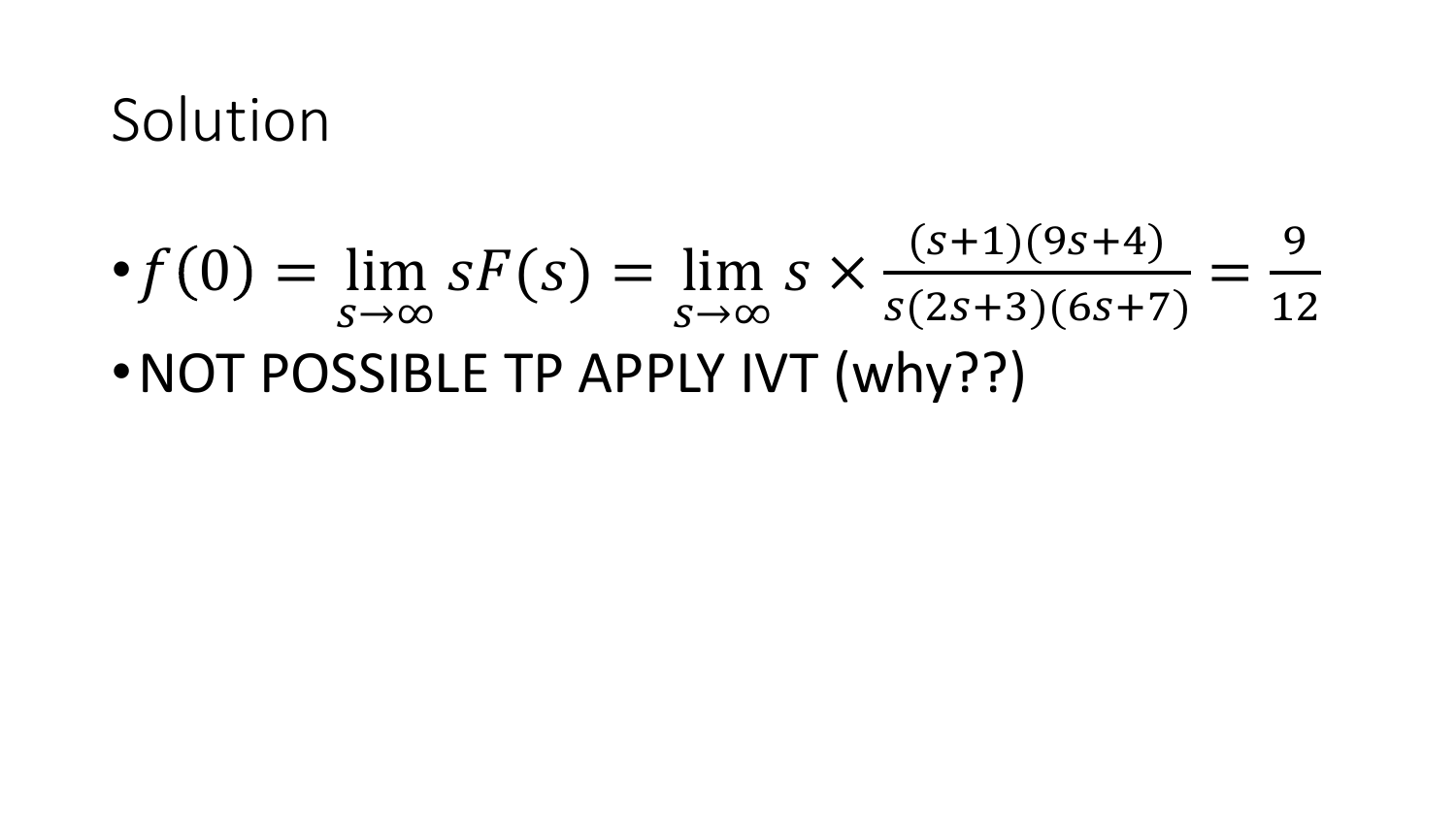## Question

• Current flowing through 4H inductor is given by  $I(s) =$ 10  $s(s+2)$ find the initial voltage of the inductor.



Ans : 40 volt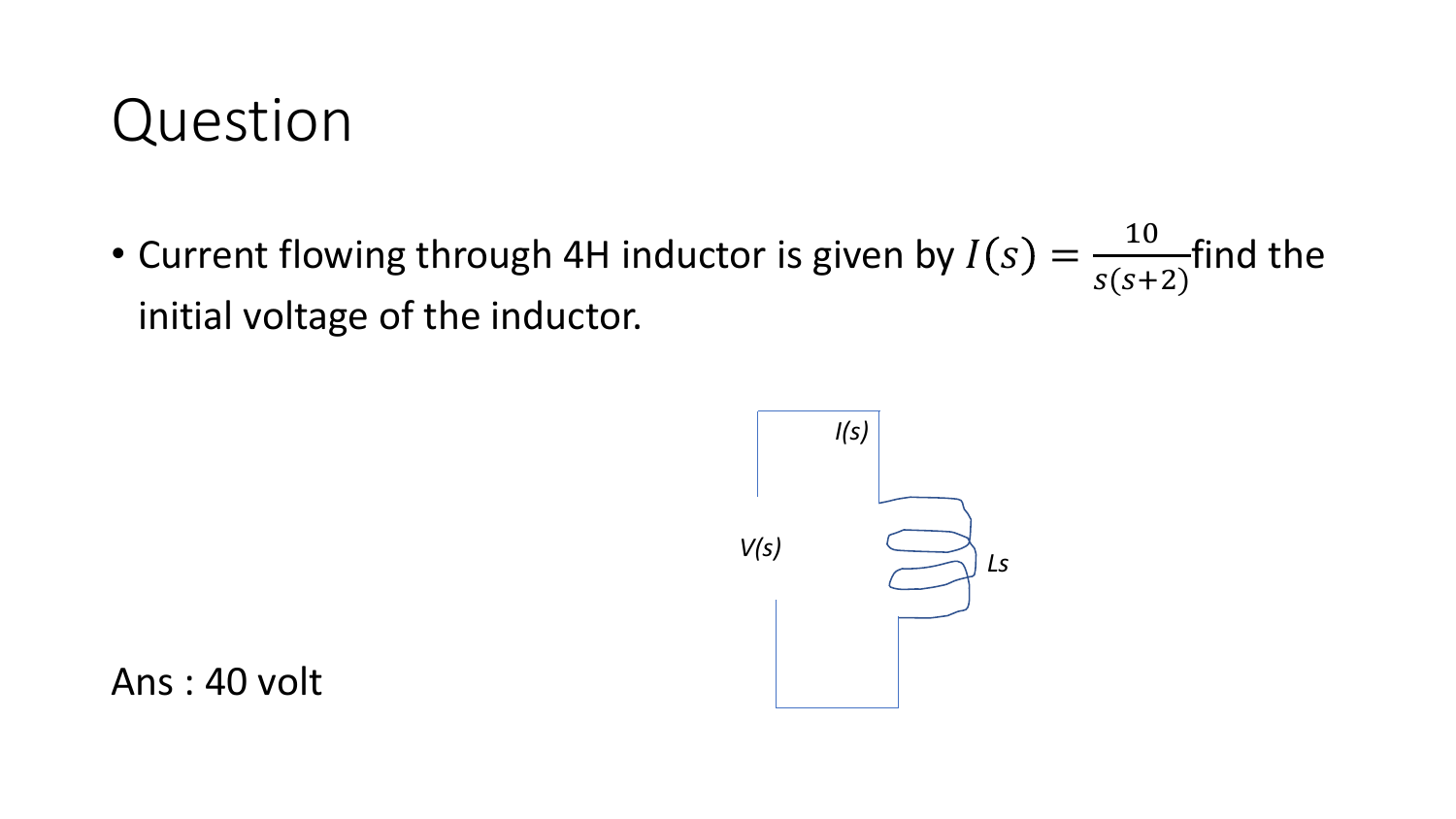## Final value theorem

- •Final value theorems relates frequency domain expressions to the time domain behaviour as time approaches infinity
- •Condition of existence of FVT :
	- The Laplace transform of x(t) is X(s) and sX(s) has no pole on imaginary axis and in the R.H.P. (Right half Plane).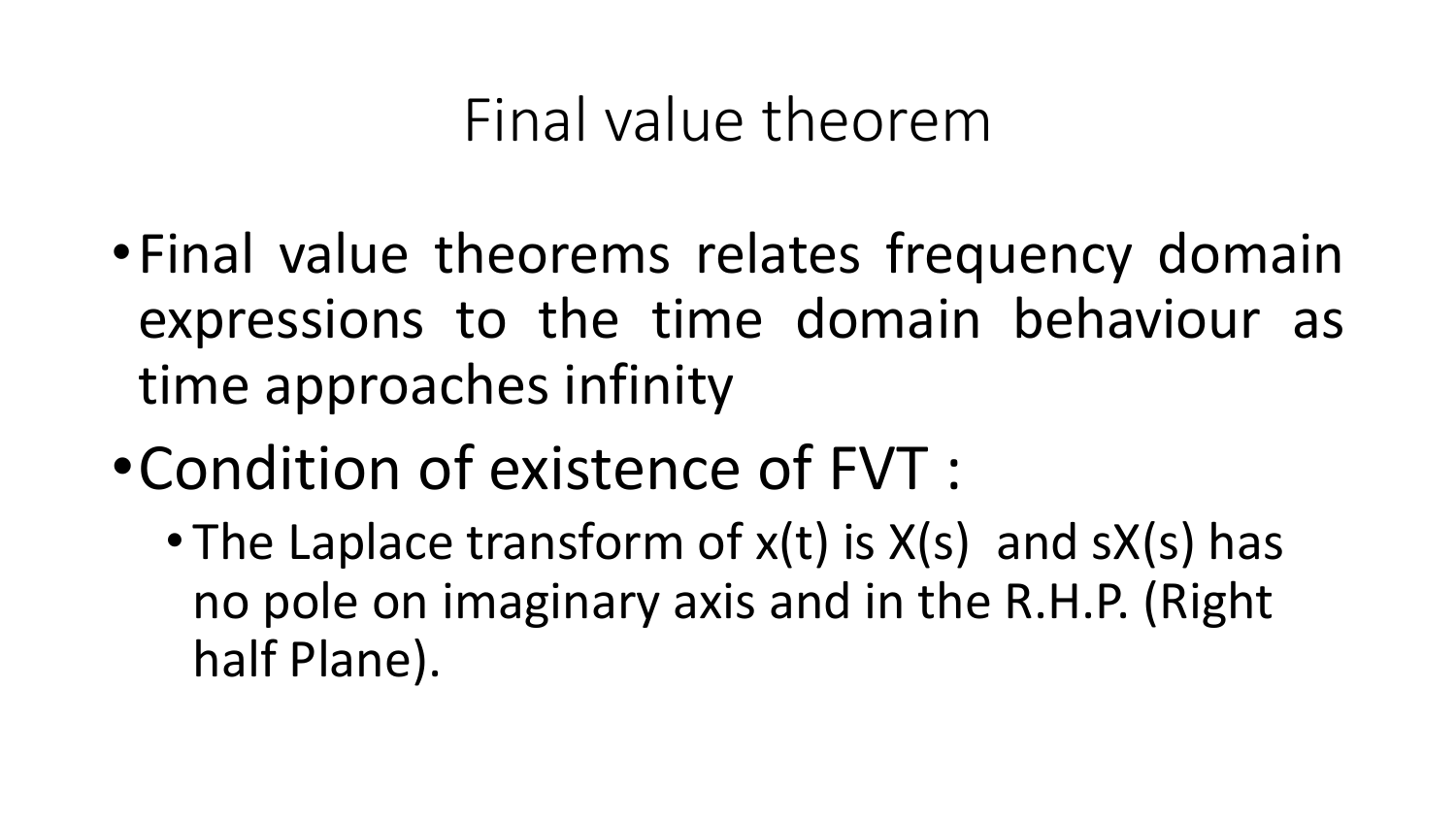•Mathematical expression of FVT

$$
x(t\to\infty)=\lim_{s\to 0} sF(s)
$$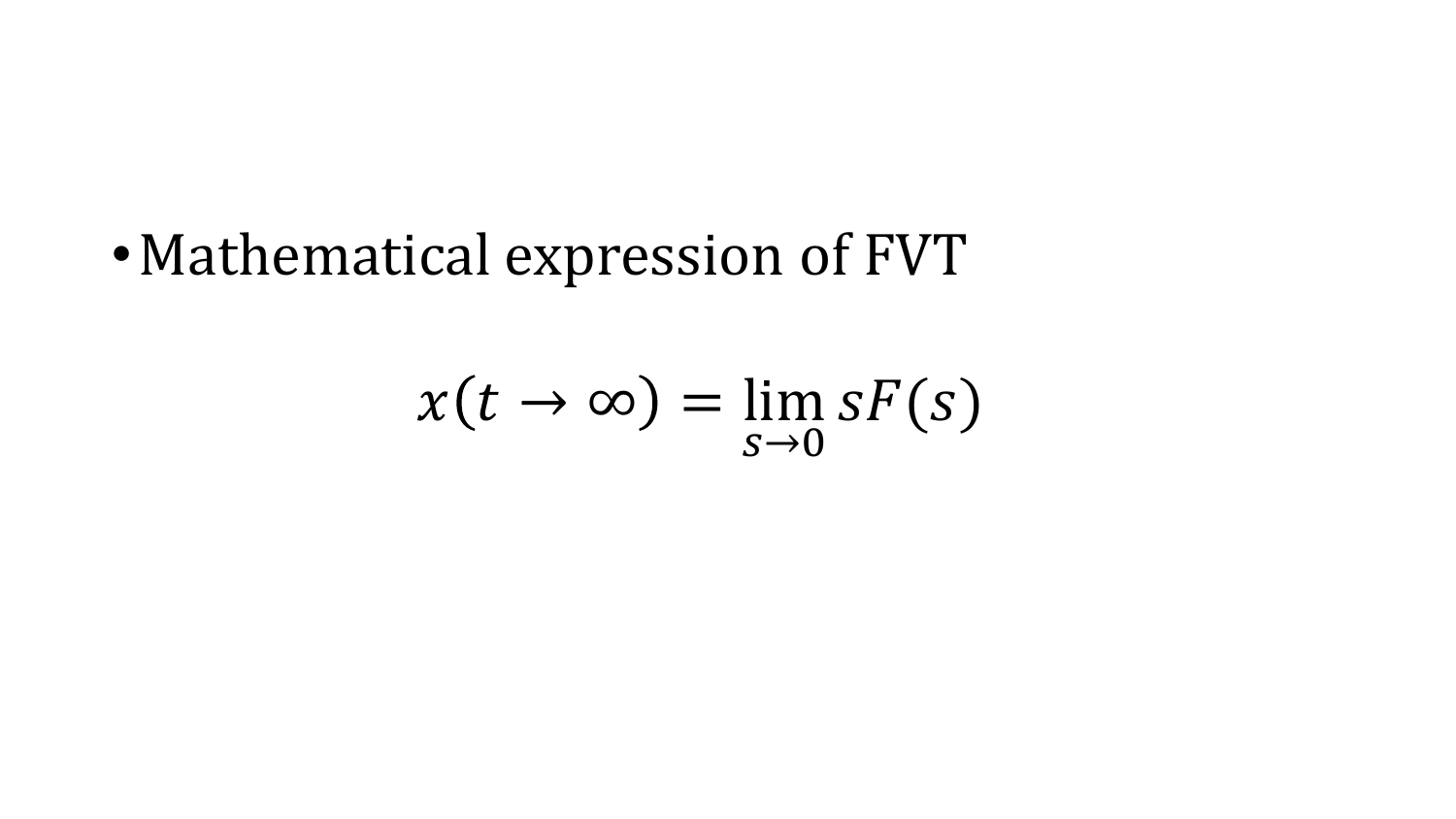#### Question

## •Find the final value of the following function  $f(t) = 3 + e^{2t}$

$$
F(s) = \frac{10}{s} - \frac{40}{s(5+8s)}
$$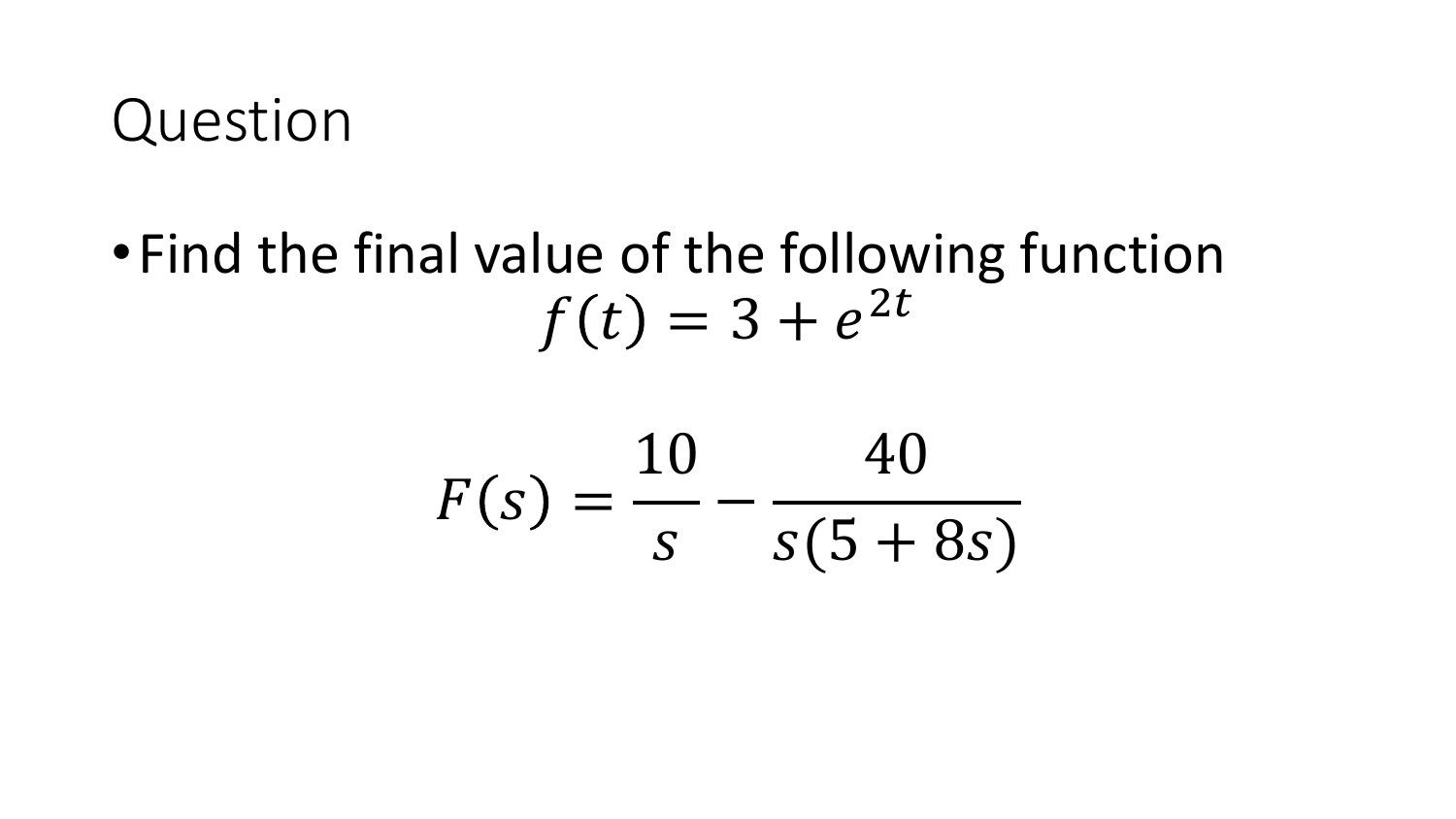# Solution

• FVT not applicable

$$
\bullet f(t \to \infty) = \lim_{s \to 0} sF(s) = \lim_{s \to 0} s \times \left[ \frac{10}{s} - \frac{40}{s(5+8s)} \right] = 2
$$